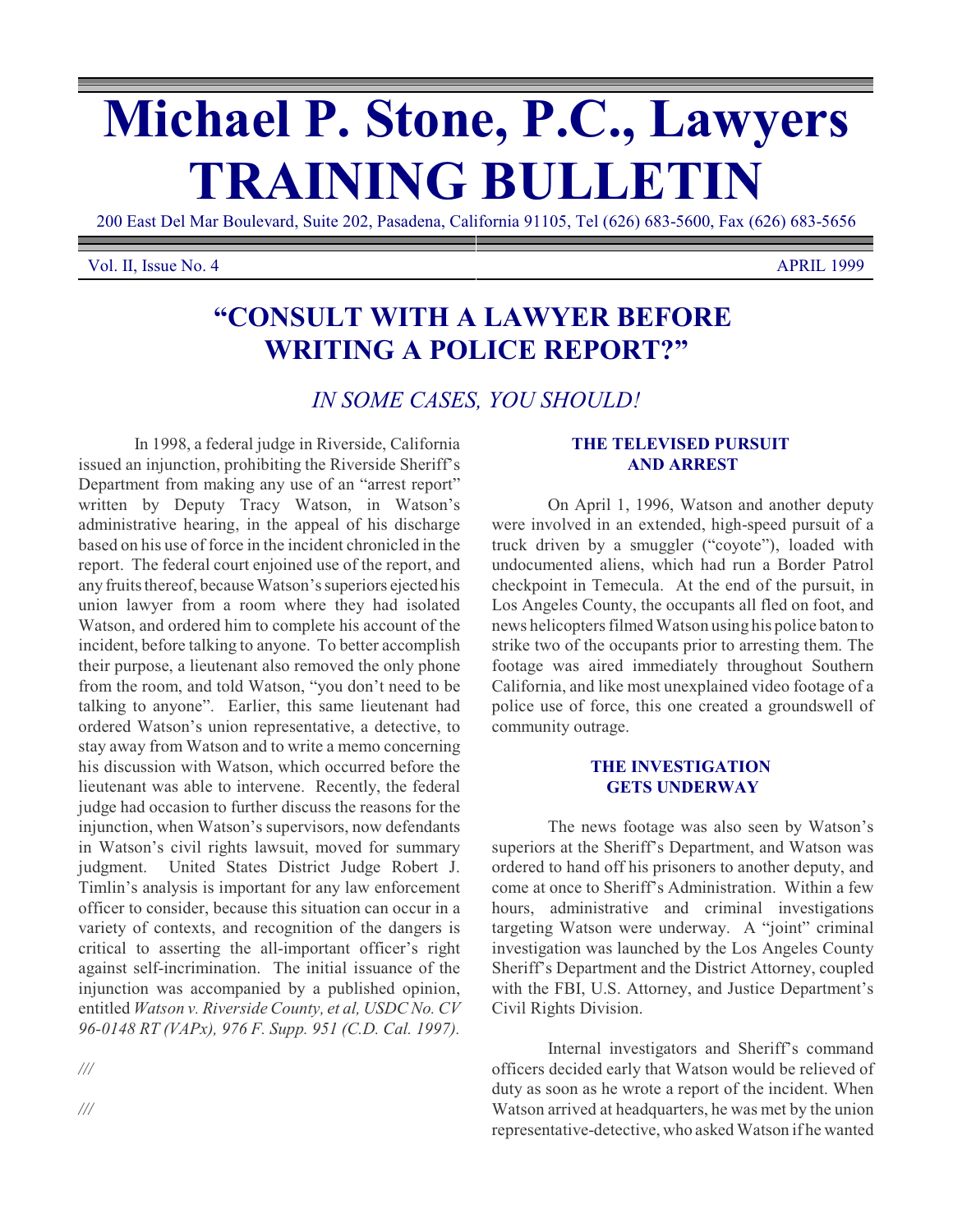Page 2 Michael P. Stone, P.C., Lawyers--Training Bulletin Vol. II, Issue No. 4 - "Consult With A Lawyer Before Writing A Police Report?"

the Association lawyer summoned. Watson replied, "yes". At about the time, a sergeant passed by and said to Watson, "I hope you've got a lawyer--you're sure gonna need one!" Watson was the taken by his lieutenant to a small, isolated office, and directed to "write (his) arrest report, including a description of the force (he) used". Watson was not permitted his request to do the report in the report writing room or the smokebreak room. The lieutenant put Watson in an office that was locked on the outside, and a key was required for entry. The Association's lawyer and President arrived. A detective took the lawyer to see Watson, and she entered the room and began talking to Watson.

## **THE LAWYER IS EJECTED FROM THE ROOM**

Before long, the lieutenant arrived back at the office, heard voices within, and angrily knocked on the door. Inside, he found the lawyer, and ordered her out of the room, and told her "on no uncertain terms, will you go back in that room". He told Watson that although he "might need a lawyer later, he did not need one now". Thereafter, the lieutenant came to the room several times to hurry Watson along on the report. Watson, meanwhile, crumbled emotionally under the strain of the circumstances. Once the report was completed, Watson was permitted to show it to, and discuss it with, the lawyer and president. Watson was relieved from duty.

## **THE CIVIL RIGHTS LAWSUIT**

On April 17, 1996 Michael P. Stone, P.C., hired by the Association to defend Watson, filed a civil rights lawsuit in federal court regarding the treatment of Watson by his superiors and the deprivation of his right to counsel.

#### **THE REASON FOR JUDICIAL RELIEF**

In issuing the injunction in 1997, and in its recent order denying summary judgment to defendants, the Court applied the 3-part "balancing test" employed by the courts in due process cases where governmental interests clash with individual rights. The so-called "Matthews test" comes from a U.S. Supreme Court decision, *Matthews v. Eldridge, 424 U.S. 319, 334-35 (1976)*. It features a 3-pronged analysis of the interests at stake: (1) the individual interest; (2) the risk of an erroneous deprivation arising from the procedures employed, and (3) the governmental interest affected by permitting the individual interest to be served.

Judge Timlin found Watson's individual interest to be "substantial". With respect to the risk of wrongful deprivation of Watson's interest in protecting himself, and the probable value of additional safeguards, the Judge set forth the following:

> *Watson has submitted uncontested evidence that in officer-involved shooting incidents, deputy sheriffs such as Watson are permitted to consult with their counsel before writing any report. This policy, in the Court's view, significantly reflects the County's own determination that consultation with counsel serves a valuable function in the investigation of a major personnel incident such as an officer involved shooting.*

Important to the "risks to Watson" analysis, the Court asks:

> *1) wasthe use of force incident in which Watson wasinvolved on April 1, 1996 of such unique concern to his superiors, as well as to other law enforcement agencies, that it was a major personnel incident; 2) to what degree was Watson distraught, upset or incoherent while drafting the report; 3) was he then aware that possible criminal prosecution and employment disciplinary action against him were either being contemplated, or underway, regarding the incident; 4) did the conduct of (the lieutenant) including isolating Watson, expelling (the lawyer), removing the phone and repeatedly interrupting Watson's work, heighten Watson's anxiety; 5) was Watson, under the circumstances, capable of evaluating and managing the potential impact his writing the arrest report*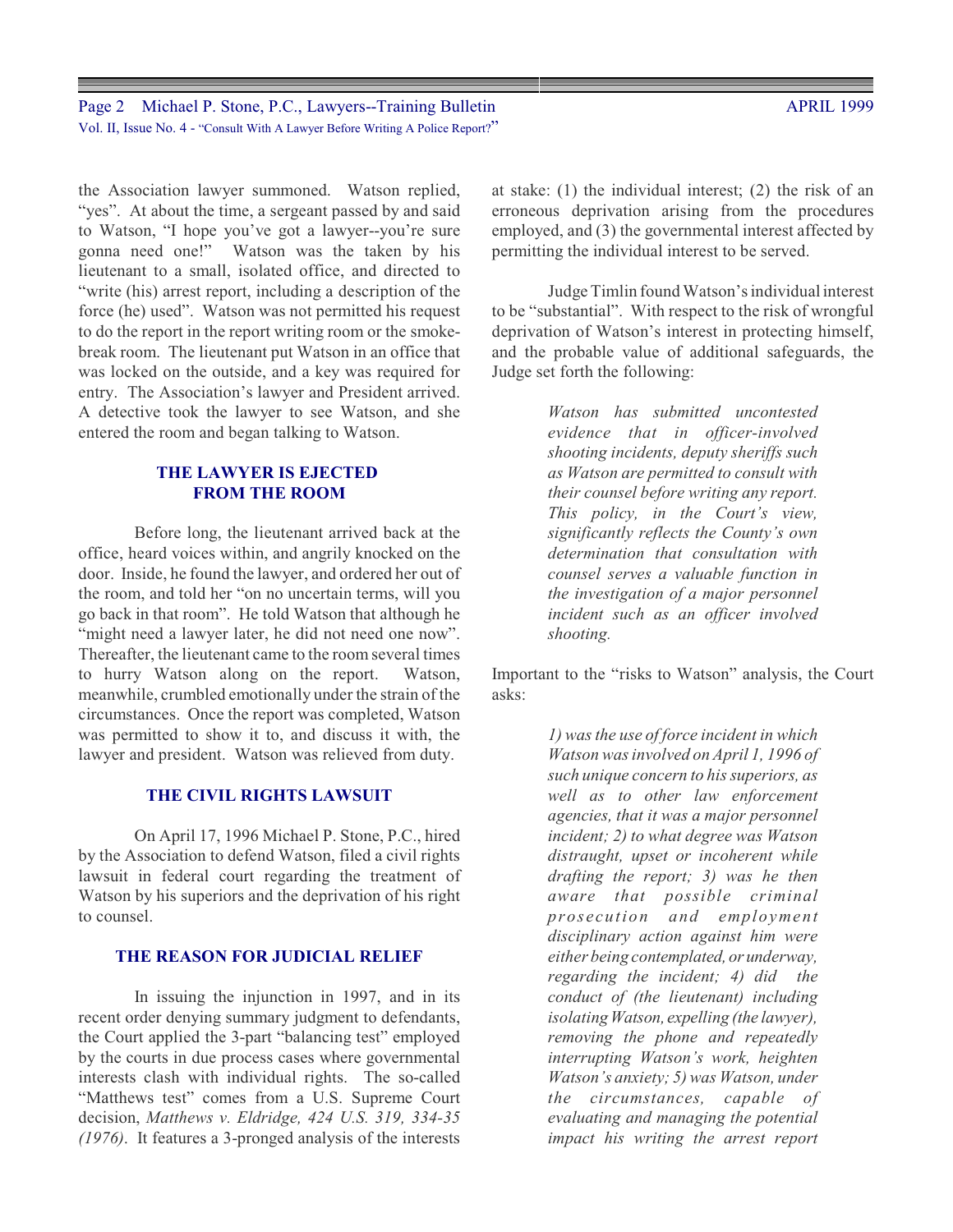*could have on his County employment; 6) if counsel were allowed to remain with Watson, could and would she have advised Watson of the option of refusing to write the report, as well as the likely consequences of such refusal, and could she or would she have discussed with Watson the possible use of the report against him at any e m p l o y men t related disciplinary proceedings; 7) could or would Watson and his attorney have discussed the option of documenting the use of force in a separate memorandum, perhaps at a later time, as seems to have been Watson's right under county policy; 8) could and would counsel have advised Watson concerning the required or advisable scope of any report Watson did choose to write; 9) could and would counsel have explained to Watson the possible impact on his Fifth Amendment right not to testify at trial of choosing to write the report; 10) did the expulsion of Watson's attorney from his presence effect Watson's emotional state or his ability to exercise his best judgment; 11) was any such effect* exacerbated by *defendants hurrying Watson a l o n g a n d r epea t e d l y interrupting his preparation of the report; and 12) did defendants act of allowing Watson's counsel and union representative to review the completed report with him before its submission to his superiors provide any*  $signal$  *procedural protection against these various*

*r i s k s , o r w ere th e circumstances such that this review meeting provided no meaningful opportunity for him to alter, revise or choose not to submit the report?*

#### **THE RULE FOR YOU**

The rule for you that emerges from all of this is: when you are involved in a use of force, or a shooting, or any other unusual incident, that creates a risk of criminal prosecution for you, you need to assert your right against self-incrimination before writing a report or speaking to officials about the facts of what you did. In most cases, your invocation of rights will probably be overridden by a direct order to write or talk. But, if your invocation of the right against self-incrimination and to counsel are clearly recorded (perhaps by a side memo), and if it is reasonable and legitimately invoked, you may well have immunity against the use of your statement in a subsequent prosecution against you. Without invoking your rights, you may waive them, and the statement could be admitted against you later. The same is true of your right to counsel. But you must clearly and unequivocally assert that right (again, by side memo). *Don't be insubordinate* if your request for counsel is denied. Make the request, document it in a memo (right to silence and counsel), and obey the orders to you.

CAVEAT: This procedure should not be invoked frivolously, or just anytime you are expected to write a report. Occasionally, however, circumstances occur, as in *Watson*, that create a clear risk of self-incrimination. It is in those cases that this procedure should be employed. And, it is not necessary to, and you should never invite a charge of insubordination by refusing an order to write or speak about an official incident.

Stay safe!

- Michael P. Stone